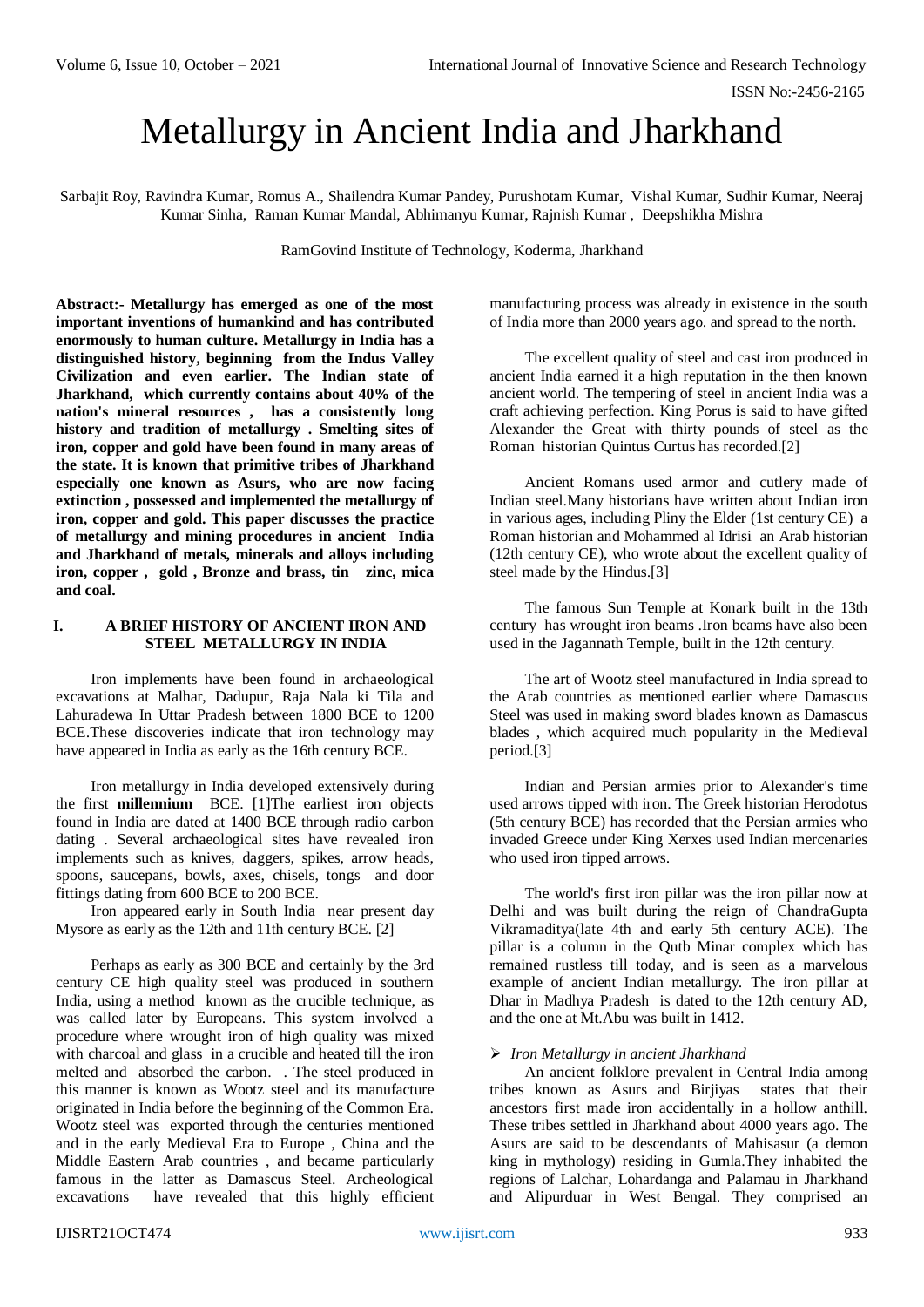extensive population in the past but now have dwindled to about 7700. They were also among the first people to make quality iron in the world. They were essentially hunter gatherers, who gradually adopted shifting cultivation.[4,7.8]

The modern Asurs are divided into three tribal divisions , namely Bir Asur, Birijiya Asur and Agariya Asur. Archeological excavations have confirmed that iron technology began during the second millennium BCE and probably originated with these ancient tribes. Their methods of iron smelting produced iron of excellent quality and with no corrosion.

There are three main kinds of rocks from which iron is extracted. They are Gatla, Tumba (red colored rock) and Pose (biscuit type of rock) .It is known that, during the Mauryan Era, the Magadhan army had access to iron ores and technology at Rajgir and was able to manufacture iron weapons , which marked them as a dominant civilization. It is consequential that many of the weapons were manufactured with the knowledge and skills of the Asur tribes who in all probability inhabited the region.

The Agariyas populated Jharkhand , Central India, Eastern Uttar Pradesh, Bihar and Orissa. In the 19th century , Vernier Elurin traveled to India and studied and published a book about the Agariyas and their iron manufacturing technology.

The Agariyas worship Lohasur or Kalabhairav as their tribal god and every entire family of theirs , including women, have been involved since ancient times in traditional iron manufacture and trade .It is also a well guarded family secret. For some reason during the early years , these tribes were not allowed to settle near the villages and moved from place to place and produced iron deep in the jungles.

The charcoal used in the process of manufacture is of indigenous nature and choice of the particular tribe. The procedures used even today for iron manufacture are identical to those used in ancient times and the knowledge has been handed down for generations.[4]

For making charcoal , the women first go to the forests to collect dry food and green branches of teak, sal and bamboo and other trees which are 2 to 3 years old .The entire tree is never cut or uprooted, following time old traditions.The preparation of wood charcoal is carried out near a river or other source of water. The wood is either fired in an open heap and then quenched with water at some suitable stage or buried in a pot , and when the wood becomes charcoal, it is quenched, while covering the pot with green leaves to prevent the access of air .The charcoal is collected the next day.

When the fire is extinguished, pieces of charcoal of sizes 30mm to 50 mm are used in the furnace and smaller pieces are used to heat the forge hearth which is used for secondary refining .The bottom of the furnace is prepared by

mixing clay with very fine coal dust . The same mixture is used for closing the mouth in front of the furnace.

Most of the furnaces are constructed above ground level and are either circular or rectangular in shape .The furnace wall, which is 100 to 150mm thick, is constructed from aluminum rich clay found locally and sometimes mixed with a small percentage of fine iron ore.[5]

The furnace is tapered and is supported by three or four sticks on the wall. A 300 mm high main hole is made at the bottom of the furnace wall, The furnace is checked for cracks that result from drying and given a final finish. The bottom of the furnace assumes the shape of a bowl . A hole is made on one side for the purpose of tapping out the slag. $[6]$ 

In contrast to modern furnaces, the ancient ones have sponge iron in solid form and are above the slag. A slanted platform made from bamboo sticks covered with clay is mixed with charge and slid into the furnace at the mouth. Tuyeres made of the same clay are used for blowing in the air.[4]

Such ancient techniques for manufacture of iron in Jharkhand that still exist are now in danger of dying out, as the tribal population faces the risk of extinction in the future.

## *Copper metallurgy in ancient India*

The first evidence of a copper implement from ancient periods in India is a cylindrical bead from Mehrgarh , which is dated to about 6000 BCE.

Copper mining in India dates from the 3rd millennium BCE. Harappan sites in Pakistan (Mohenjo Daro, Harappa and Chanhu Daro ) and India(Lothal)indicate that at the later phase of the civilization, people were well acquainted with metals and alloys such as copper , bronze, tin, gold, silver, lead and antimony.These sites have revealed swords of copper dating back to 2300 BCE, during the Bronze age .Throughout the Ganges Yamuna Doab , swords have been discovered in various archeological sites , made mostly of copper, some being of bronze. The site at Fatehgarh has yielded varieties of swords dated to periods dated to periods between 1700 to 1400 BCE , but probably used more extensively in the opening centuries of the first millennium BCE.[9]

## *Copper mining in ancient Jharkhand*

From scattered evidence, an outline of the process involved in copper mining and manufacture can be surmised. Pits were dug at sites containing oxide rich ore, which were 7.8 meters in diameter 3.4 meters deep .Fires were probably built within the pits and were rapidly cooled by dumping water on the heated surface , which resulted in the disintegration or shattering of the surrounding rock. This process assisted in the extraction of the copper bearing ore from the mine walls. Simple tools used in quarrying were adequate for the mining process.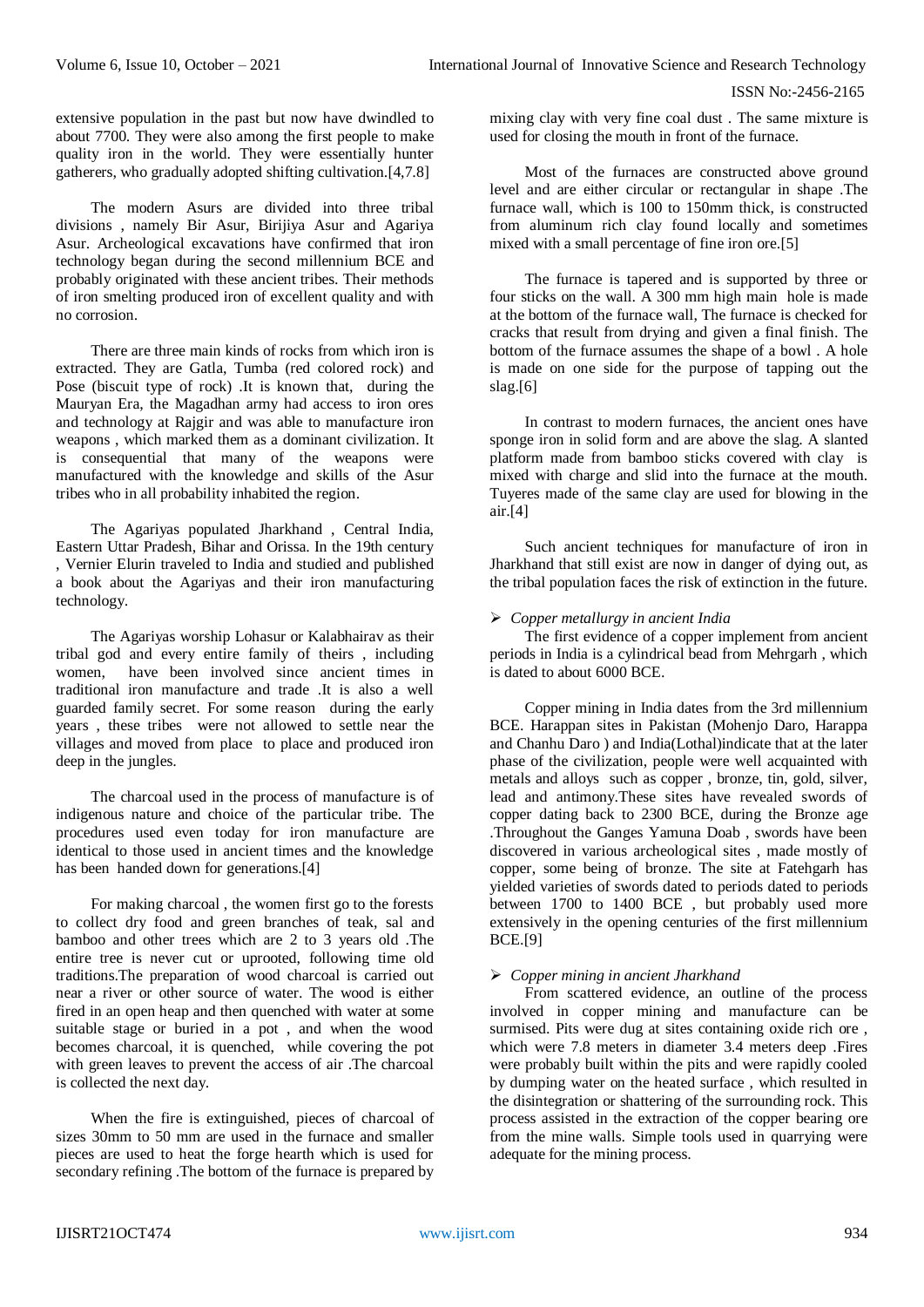#### ISSN No:-2456-2165

As the pits became deeper, air shafts were introduced, later replaced by manual air pumps. All deep galleries were provided with ventilation shafts at regular intervals.

In Jharkhand, ancient shafts, inclines and adits have been found near Rakha mines. An ancient mine located between Siddheswary and Chakri approximately 2 Km away from Rakha mines has three openings , two inclines and one shaft on the same load or vein. One 0f the two inclines has a low gradient and the other a steep gradient (Srivastava, 1995). The technology seems crude , there is no existence of an external (wood) support system. The only support system is of arcs and host rocks in the form of pillars. Smelting was done close to the mining area, as transport would have been difficult.[9]

Extensive smelting of copper ore in ancient times have been reported from Singhbhum, Hazaribagh, Rajasthan and other areas

The process of smelting probably involved introducing air to oxidize the sulfur and iron , while the ore was subject to high heat and in molten form . Ingots were prepared and transported from near the mine areas to places where craftsmen worked to shape them into copper implements.

Evidence of ancient copper mining sites have been discovered in Singhbhum, Kharsawan, Saraikela and Dhalbhum ( Houghton, 1854). Twelve old shafts are located at Tama Dungri hill near Narayanpur in Saraikela.

#### Gold mining in ancient India

Archaeologists have discovered evidence of continued ancient gold mining in India from 3900 BCE to 500/600 CE, after which there seems to be a recession period , during the later phase of which there occurred invasions. Gold mining resumed extensively from 1500 ACE to 1870 CE, after which modern techniques including geological surveys began to be used and old mines were reopened at Kolar, Hutti, Godard and Ramgiri .

The deepest gold mines in ancient India have been found in the Maski region in Karnataka. Ancient silver mines have been located in Northwest India. By the 1st millennium BCE gold and silver were used in utensils, garments and ornaments for the royal families and nobility.The metals were beaten into thin fibers and embroidered into the dresses.

Fire setting techniques to extract gold were used in ancient India to break down rocks in the mine , a process which involved repeated heating and cooling in altering stages. The ore was then crushed by grinding stones to extract gold.

Gold was also mined during ancient times from alluvial placers, which are particles of elemental gold dust found in river sands.The lighter river sands were washed with water, thus concentrating the gold into dense particles. Further concentration was achieved by melting .

#### *Ancient gold mining in Jharkhand*

Gold mining and metallurgy in the Chotanagpur plateau region have been well known since antiquity in India..Ancient gold mines in veins of quartz and mine dumps have been found in Singhbhum district at Magasara, Rakhola, Parojara and Kundarkocha , and in Patna district at Sithusura. In West Singhbhum, ancient shafts have been found at Bhitandari and Hakegora, Babuikundi , Jaranha and Paharia areas, where subsurface gold has been confirmed by drilling . In both East and West Singhbhum , recent excavations have indicated ancient deposits at the Tolatanr-Sobhapur area

#### *Zinc Metallurgy in ancient India and Jharkhand*

The manufacture of zinc in ancient India has been traced to the 3rd and fourth century BCE. Zinc was produced in large scale industrially in the Northwest of India. At Zawar in Rajasthan , the distillation technique of zinc production was developed around 1200 CE.

Although production of metals appeared in India around the 6th millennium BCE , the ancient societies began producing copper, by the 4th century BCE. They also produced gold , silver and tin during that period. Proper iron production probably began before the 1st millennium BCE. Compared to the mentioned materials , regular production of brass, bronze and zinc by the distillation method appeared later.although brass and bronze had been produced accidentally in the earlier periods.

The earliest radiocarbon dating of the Zawar mines is 430-100 BCE. Metallic Zinc is mentioned earliest in Kautilya's Arthashastra (4th century BCE) as being produced regularly. Brass (pital) in India was first produced at Taxila in the 4th century BCE. The text mentions brass (arkuta) and ore in liquid form and being of a rasa (metal) to produce zinc which was also used as an eye salve .[10]

The Arthashastra furthermore describes the production of silver, after refining the ore about 17 times. It mentions the appointment of Mining and Metal Directors who inspected old mines and established new mines and factories for the manufacture of copper , lead, tin, brass and other materials.

The zinc distillation process was an advanced method developed only in India and later spread to China. Brass was formed by the cementation process.

The Zawar mines reveal continuously developing zinc technology from the Middle of the first millennium BCE and finally evolving into an advanced distillation process in the 13th century CE.[10]

Zinc was smelted in early times by an ingenious process of downward distillation of the vapor of zinc which formed after the reduction of the zinc ore. Retorts attached to condensers and furnaces were specially designed for production and the zinc vapor was cooled extensively to a temperature of 500 degrees Celsius to obtain a molten form which solidified into zinc.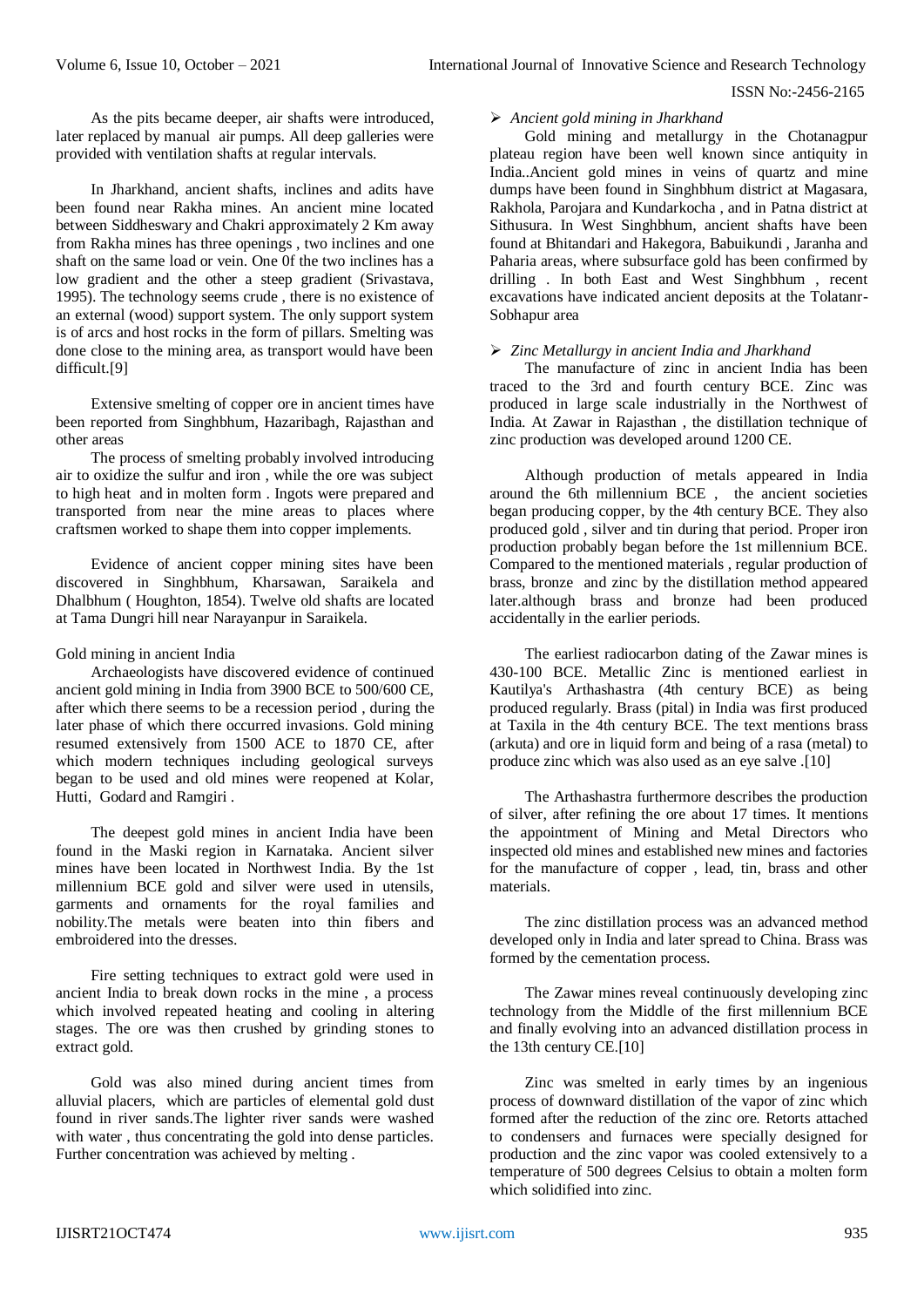## ISSN No:-2456-2165

The Zawar furnaces had two chambers, one at the top and the other at the bottom, which were separated by a thick brick plate perforated along its length.Charge was introduced into the top portion and fired.The bottom portion was much cooler, where condensed zinc vapor would accumulate. Retorts were struck vertically through the perforations with the charge on top The vapor condensed in the cooler chamber at the bottom and from there the liquid would drip into the bottommost chamber. Mines containing huge galleries dating to the 1st century CE have been found at Zawar.

If the zinc content was more than 34% to 35 %, it was alloyed with copper, forming brass. An ingot of zinc was found in the Andhra region (Srinivasan, 1998). Ancient zinc deposits have not been recorded in Jharkhand till date . Research however , continues by the Geological Survey of India and may reveal sites in the future.

#### *Bronze and Tin metallurgy in ancient India*

The Bronze Age began in India around 3000BCE in the Indus Valley region, a few hundred years before the Mature Period (2600- 1900 BCE). Bronze production was also prevalent in ancient South India.

Bronze is an alloy of copper and tin. The introduction of Bronze resulted in the culmination of the Stone Age. The Indus Valley Civilization societies produced a number of materials including copper, bronze, lead and tin. High tin bronze is also known as bell metal.[11]

The Greek historian Strabo's account mentions Bronze vessels in India which are believed to have been made from high tin Bronze (Rajpitak and Seely, 1979). The Gandhara grave culture , circa 1000 BCE has yielded a quenched high tin bronze vessel with 21% tin (Swinson and Glover, 1995). From the Bhir mound at Taxila eight bronze vessels with mirrors of more than 20% tin have been unearthed. The artifacts have been dated ranging from the 1st century BCE to the 4th century CE.(Marshall, 1951, p. 567).

In southern India , vessels around the Nilgiri cairns, with 20 -30 % Bronze have been reported. (Breeks, 1873, p63) .Bronze vessels have also been found in Kerala, crafted by bronze smiths of a traditional and hereditary community in Payangadi in Kerala ( first reported in 1991).

## *Tin Mining In Ancient India*

The earliest mention of Tin in ancient India occurs in the Rig Veda as "trapu". Thus, in the Vedic Era, Tin metallurgy was probably known.The principal ore was cassiterite, referred to in Sanskrit as "kastira".

The region known as Tosham Hill in Haryana, was probably the ancient site during Vedic times for mining of Tin. The ore comprises of potassium rhyolites and deitus, yielding tin upto 180 parts per million.The area is also a potential source of copper and tin (Seetharam, 1986) .Mineral of Indium (Roquesite, CuInS2) has also been reported at the site , as a prospect for silver.

It is projected that further cassiterite deposits may be present in the Himalayan plains and slopes and as such more extensive research is necessary in this field.

#### *Ancient Tin metallurgy in Jharkhand*

The Hazaribagh region in Jharkhand has been found to have local deposits of Tin, which was observed by the British geologist Mallet.(Chakravarty, 1979, 1985-86)] The tribals performed smelting of tin in furnaces similar to those used for iron smelting , signifying and ancient art. It is also indicative of the fact that bronze was prepared in ancient Jharkhand, by the tribals themselves , and further research shall supplement this conjecture.<sup>[12]</sup>

#### *Ancient mica mining in India and Jharkhand*

The Indus Valley Civilization people were the first civilization to make mortars and cement from limestone, gypsum and mica.

Mica deposits in India exist extensively in Jharkhand from Koderma to Giridih and in the Nellore district of Madras.[14] No records exist at present of ancient mica mining practices in Jharkhand, but it is speculated that tribals have extracted mica from ancient times .

## *Ancient coal mining in ancient India and Jharkhand*

Modern coal mining began in India in 1774 by the East India Company, who began commercial mining in the Raniganj coal field. The coal capital of India is Dhanbad located at Jharkhand .Bengal and Orissa are two other states where coal is mined .[13]

In ancient periods there is mention of charcoal in iron extraction performed by the Asurs and Angarias. There are no existing records of ancient coal mining in India and Jharkhand and further research is necessary

## **II. CONCLUSION**

Metallurgy and mining of metals and alloys have been associated in India from ancient times , beginning from rudimentary practices at Mehrgarh, through sophisticated extraction procedures in the Indus Valley culture, especially in its Mature Phase, and later , as more .metals and alloys were extensively associated with Ayurvedic practices.

The Indus Valley Civilization was probably the first to use cement and mortar, and one of their methods for making cement included the ingredients of mica,limestone and gypsum. Ancient Indian and Jharkhand metallurgy produced iron, copper and gold, with bronze and brass as the main alloys of copper. Zinc, tin, mica and coal were also produced , although further research is required to establish complete proof in areas such as coal , mica tin and zinc.